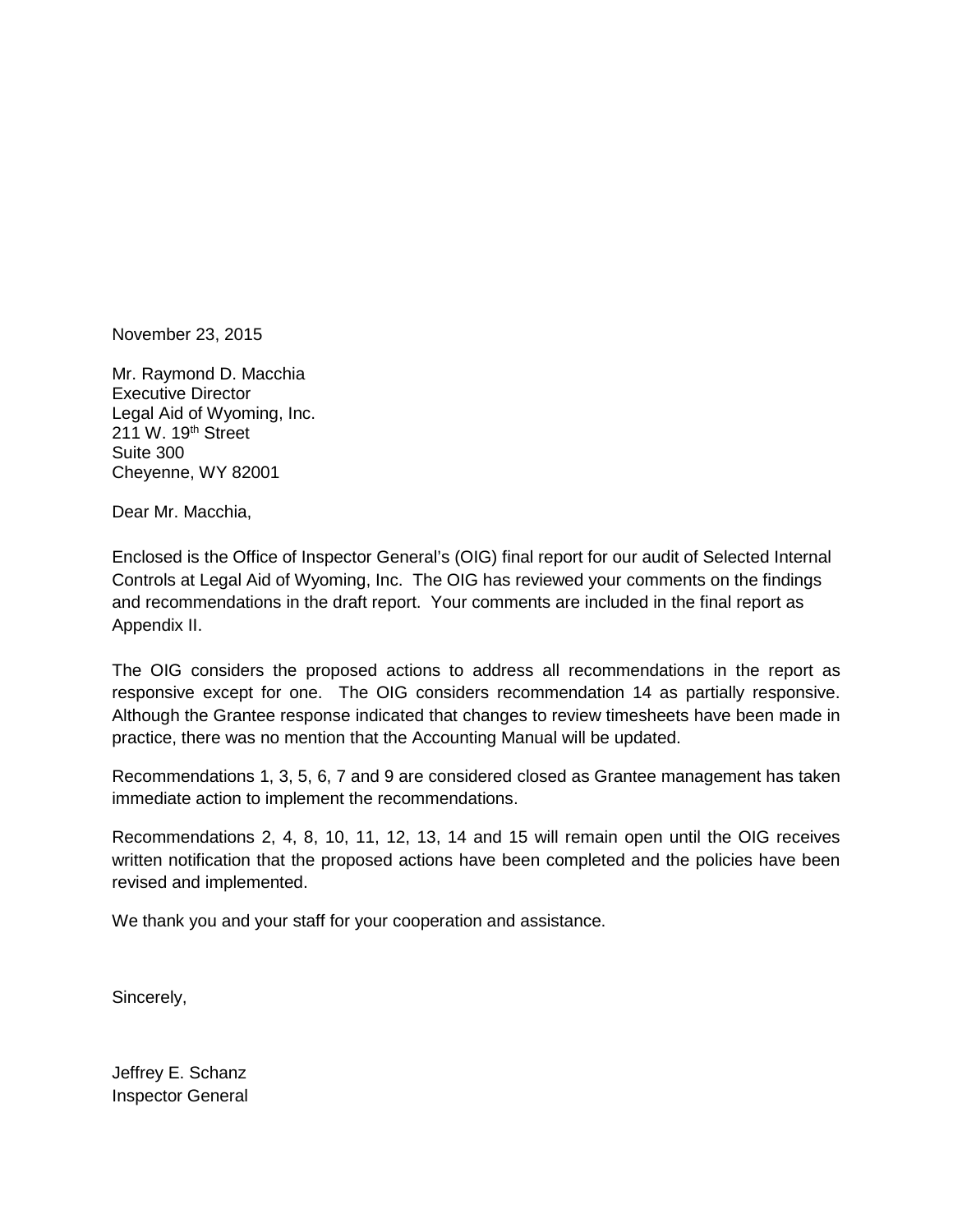#### **Enclosure**

Cc: Legal Services Corporation Jim Sandman, President

> Lynn Jennings, Vice President For Grants Management

Legal Aid of Wyoming, Inc. Jessica Keith Board Chairperson

Sent by E-mail to Board of Directors Carrol S. Nelson Elisabeth Trefonas Loretta R. Howieson Gerrard Alex H. Sitz III Timothy C. Kingston Professor Diane Courselle Amanda K. Roberts Carol Seeger Stephanie Whisnant Melinda M. Reeves Nataly Espinoza Mark Robbins Jenny Lok Kurt. A. Zunker Jack Speight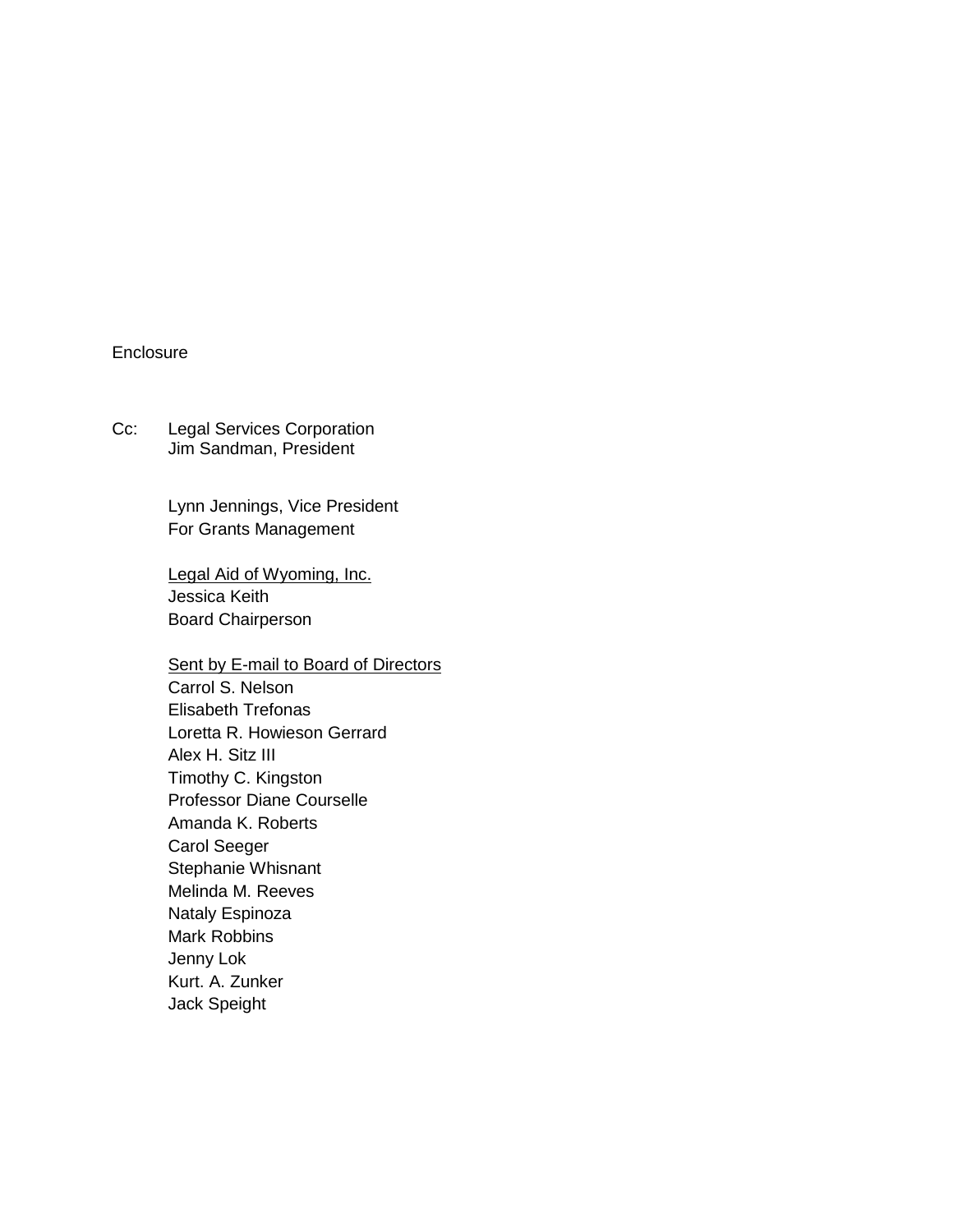# **LEGAL SERVICES CORPORATION OFFICE OF INSPECTOR GENERAL**

# **FINAL REPORT ON SELECTED INTERNAL CONTROLS LEGAL AID OF WYOMING**

# **RNO 951050**

Report No. AU 16-01

November 2015

www.oig.lsc.gov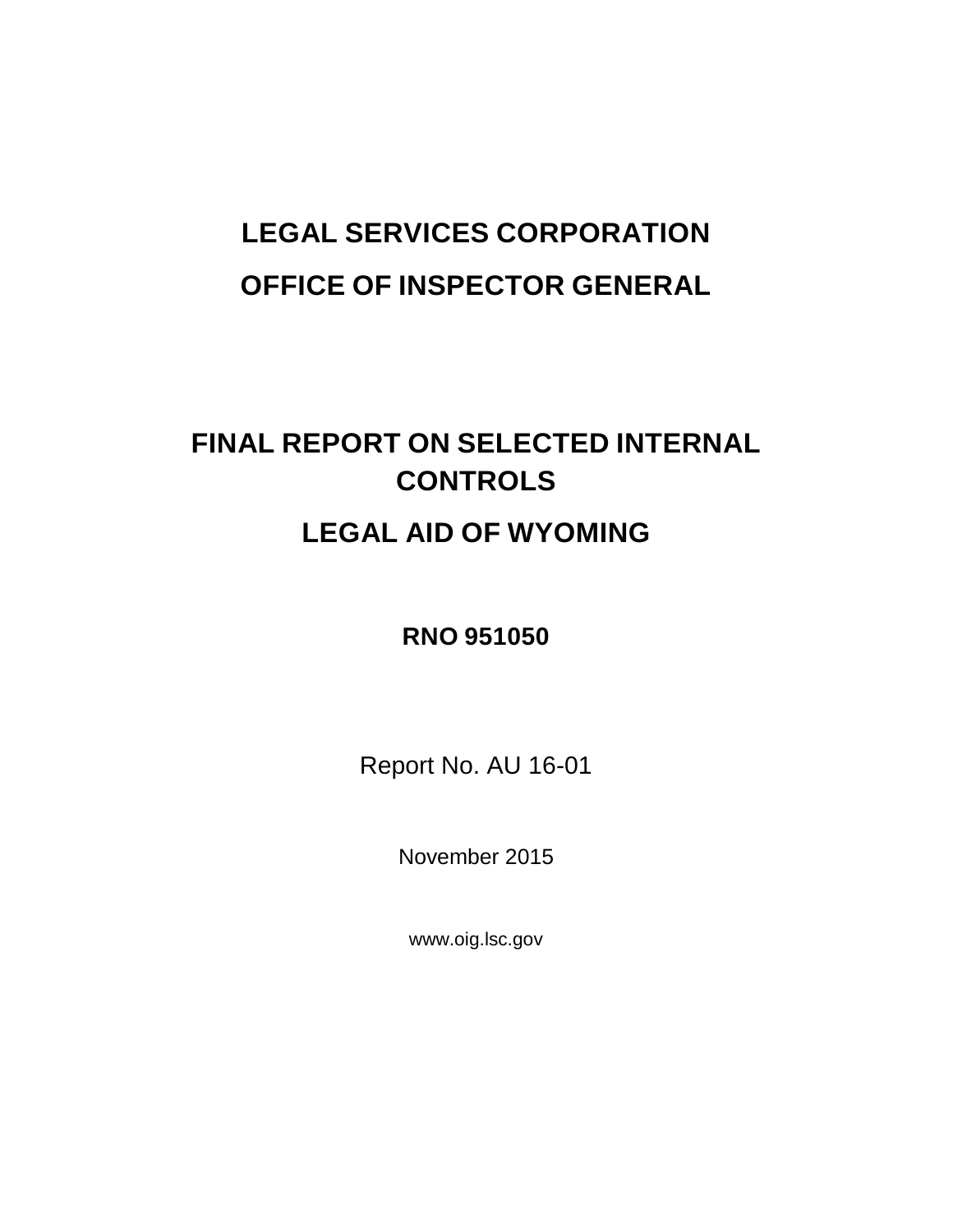#### **TABLE OF CONTENTS**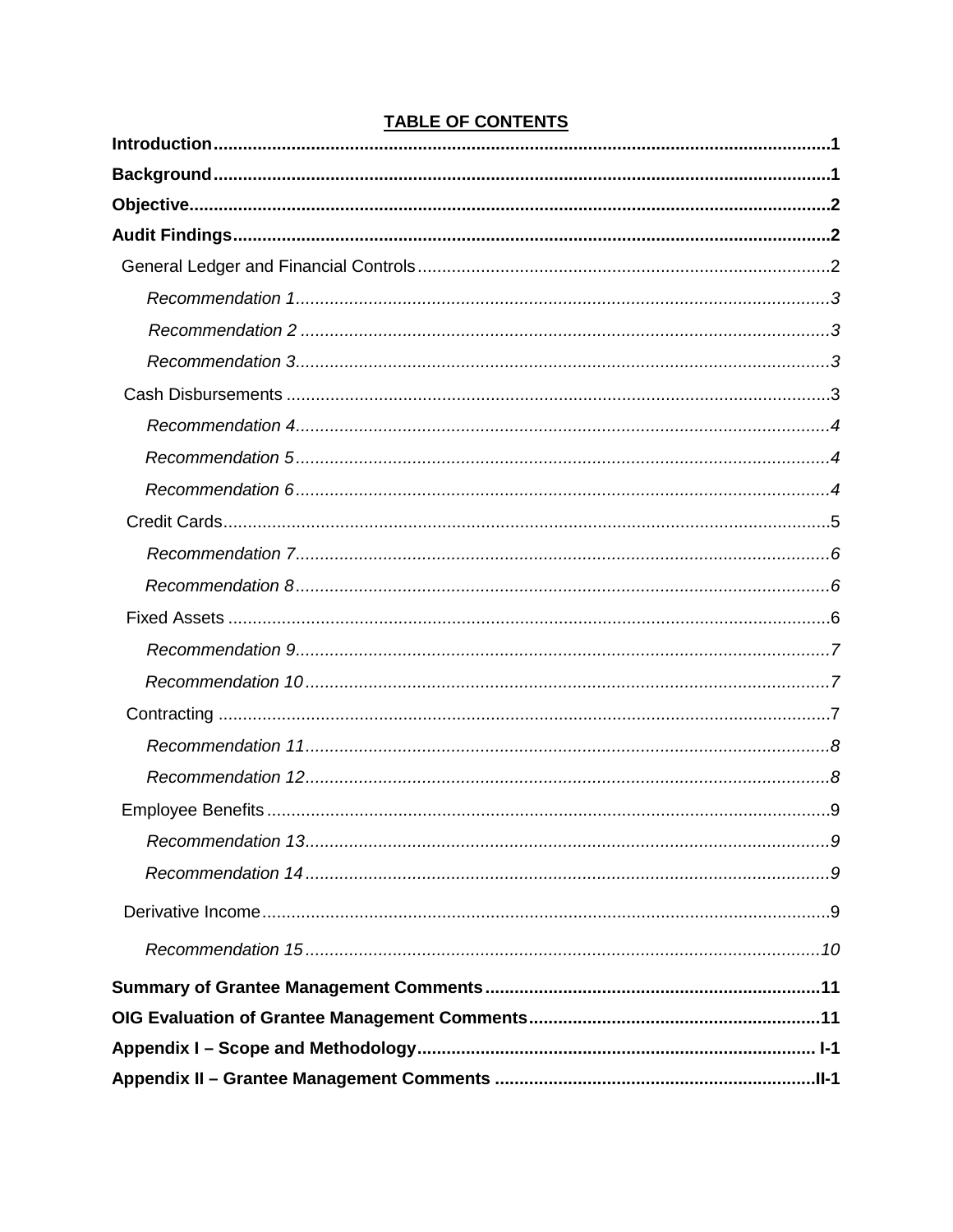# **INTRODUCTION**

The Legal Services Corporation (LSC) Office of Inspector General (OIG) assessed the adequacy of selected internal controls in place at the Legal Aid of Wyoming (LAW or grantee) related to specific grantee operations and oversight. Audit work was conducted at the grantee's program administration office in Cheyenne, WY and at LSC headquarters in Washington, DC.

In accordance with the Legal Services Corporation Accounting Guide for LSC Recipients (2010 Edition) (Accounting Guide), Chapter 3, an LSC grantee "…is required to establish and maintain adequate accounting records and internal control procedures." The Accounting Guide defines internal control as follows:

[T]he process put in place, managed and maintained by the recipients' board of directors and management, which is designed to provide reasonable assurance of achieving the following objectives:

- 1. safeguarding of assets against unauthorized use or disposition;
- 2. reliability of financial information and reporting; and
- 3. compliance with regulations and laws that have a direct and material effect on the program.

Chapter 3 of the Accounting Guide further provides that each grantee "must rely … upon its own system of internal accounting controls and procedures to address these concerns" such as preventing defalcations and meeting the complete financial information needs of its management.

# **BACKGROUND**

Legal Aid of Wyoming is a non-profit corporation, organized for the purpose of providing legal assistance in non-criminal matters for persons financially unable to afford legal assistance in Wyoming. LAW's administrative office is located in Cheyenne, WY and LAW has four satellite offices located in Casper, Lander, Rock Springs and Gillette.

LAW receives grant and contract support from local, state, federal and private sources. According to the grantee's audited financial statements for the year ended December 31, 2014, the total LSC and non-LSC funding received by the grantee was \$1,136,429. Approximately 51 percent of the grantee's total funding was provided by Legal Services Corporation in the amount of \$577,622 and approximately 49 percent from non-LSC funding in the amount of \$558,807.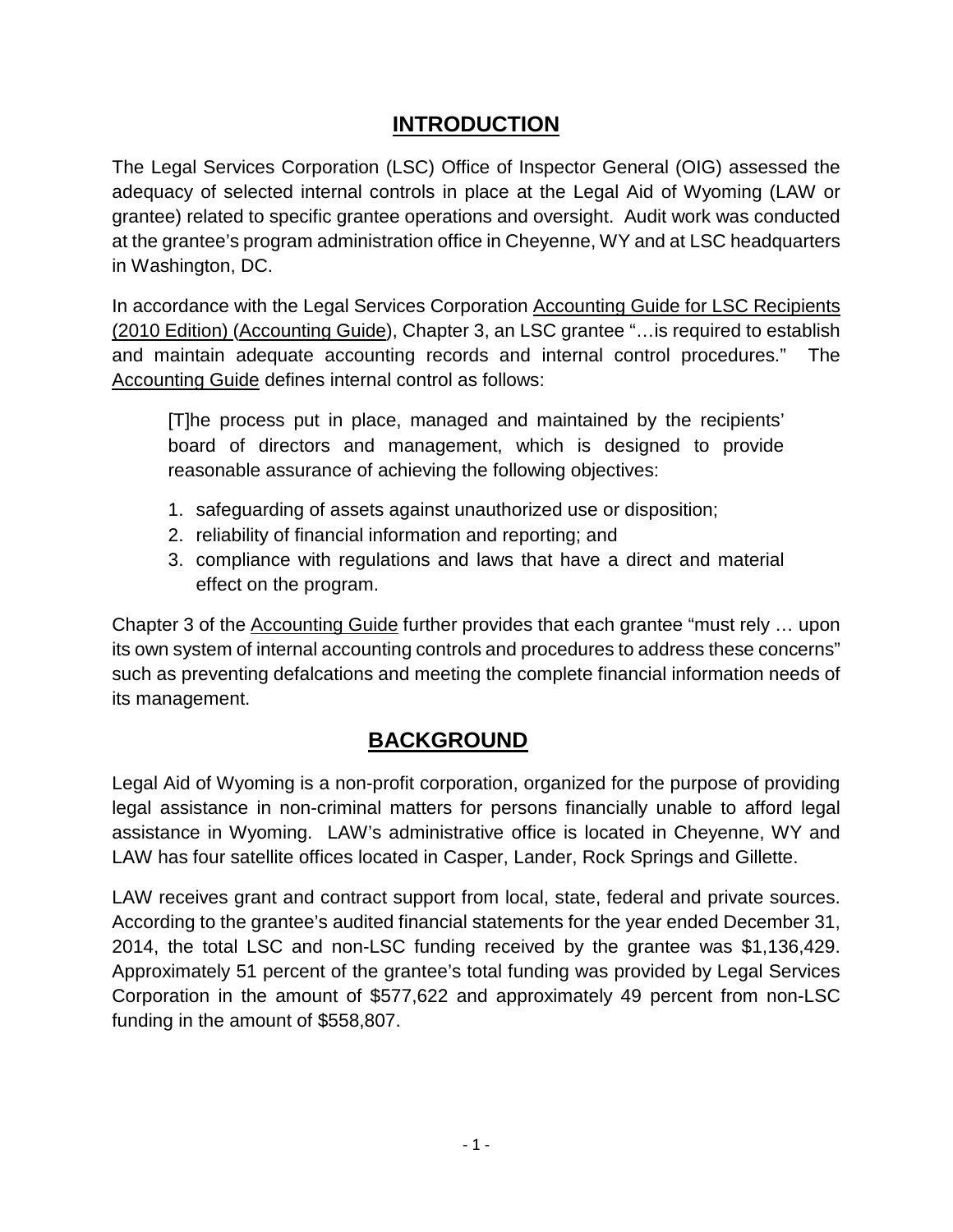## **OBJECTIVE**

The overall objective was to assess the adequacy of selected internal controls in place at the grantee as the controls related to specific grantee operations and oversight, including program expenditures and fiscal accountability. Specifically, the audit evaluated selected financial and administrative areas and tested the related controls to ensure that costs were adequately supported and allowed under the LSC Act and LSC regulations.

## **AUDIT FINDINGS**

To accomplish the audit objective, the OIG reviewed and tested internal controls related to cash disbursements, credit cards, cost allocation, contracting, fixed assets, general ledger controls, derivative income, internal reporting and budgeting, and employee benefits. While many of the controls were adequately designed and properly implemented as they relate to the specific grantee operations and oversight, some controls need to be strengthened and formalized in writing. The OIG identified the areas listed below that need to be improved.

### **General Ledger and Financial Controls**

In our review of the grantee's general ledger and financial controls we found a lack of internal control over the QuickBooks accounting system. The QuickBooks accounting system has features of an audit trail to track transactions by user name. These features are not being used because the Executive Director, Executive Assistant and the Bookkeeper (who works remotely) have the same username and a common password. By use of the same username and password, all three personnel have unrestricted access to the modules and functions of the accounting system. Passwords should be unique to the individual user. Default passwords should be changed when installed to prevent unauthorized access and to reduce risk of fraud.

In addition, because of their unrestricted access, all three personnel have the ability to create, add and deactivate new vendors into the accounting system. LSC's *Fundamental Criteria of an Accounting and Financial Reporting System (Fundamental Criteria)*  contained in the LSC Accounting Guide stipulates that duties must be segregated so that no individual can initiate, execute and record a transaction without a second independent individual being involved in the process. The LSC Accounting Guide also stipulates that each recipient should establish the system most appropriate to its needs to provide an adequate audit trail for all transactions.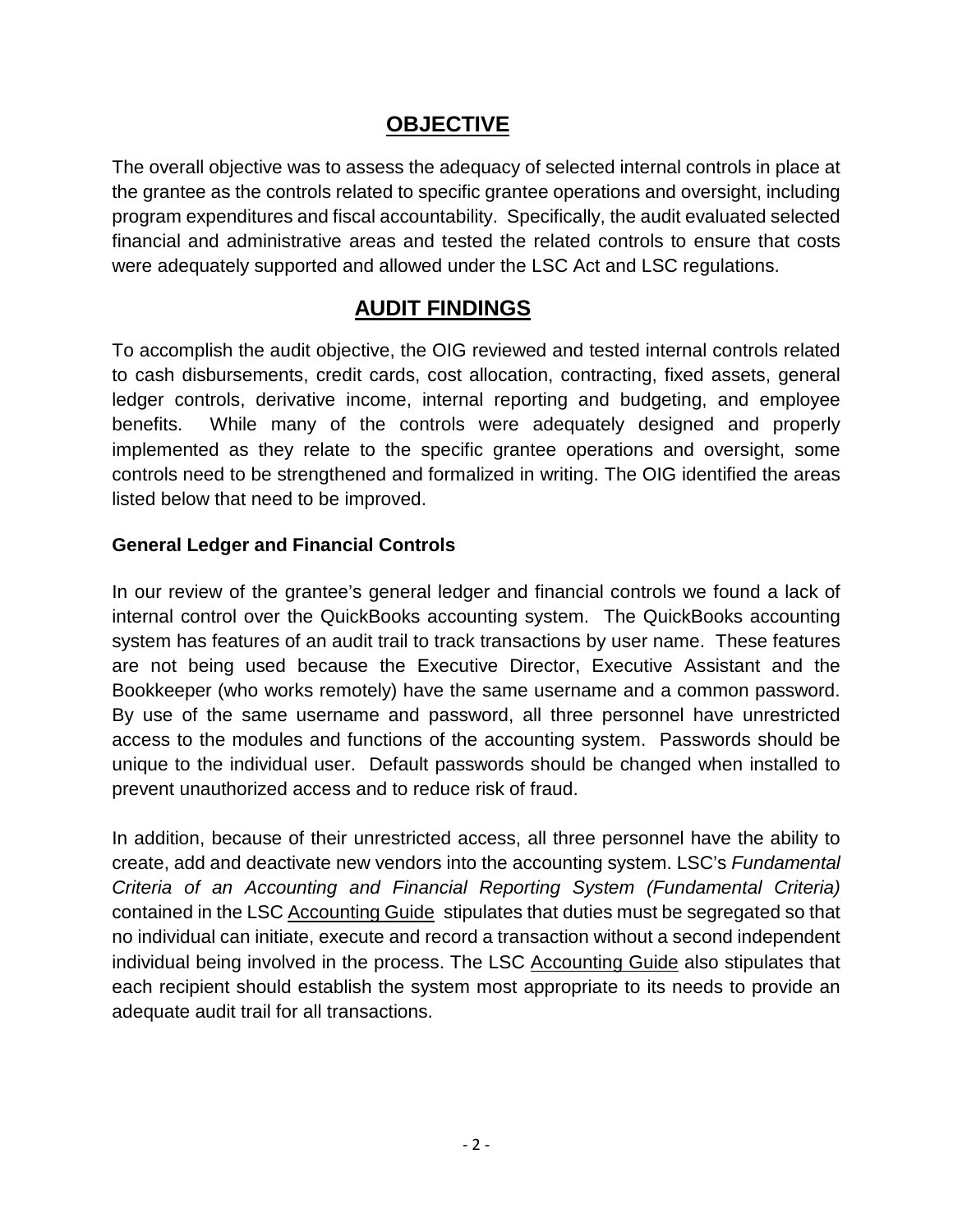The Executive Director explained that he is the administrator of the accounting system and there was no particular reason the accounting system was set up that way. He also added that only one person at a time can access the system.

Restricting access to the accounting system and having the ability to produce an audit trail to the accounting system reduces the potential for fraud or errors occurring or going undetected.

**Recommendations:** The Executive Director should:

Recommendation 1: establish a unique username and password for each employee to prevent unauthorized access.

Recommendation 2:update the accounting system to include an audit trail to identify users and help reduce the risk of fraud.

Recommendation 3:establish user profiles for each employee based upon their responsibilities in order to reflect separation of duties.

#### **Cash Disbursements**

The LSC OIG reviewed the grantee's policies and practices over disbursement transactions and found that the grantee's policies are mostly comparable to LSC's *Fundamental Criteria*. In addition, the grantee's disbursements we tested were properly allocated and allowable. However, there are a few areas where the grantee has opportunities to improve both their policies and practices. First, the grantee's Accounting Manual does not have written procedures for the purchase and receipt of goods and services. While our review disclosed that the practices employed by the grantee were adequate, these practices were not in writing.

Also, since the Bookkeeper currently works remotely, the Bookkeeper's responsibilities written in the grantee's Accounting Manual no longer applies. The Executive Director explained that he is aware that some of the documented policies and procedures are no longer applicable and need to be updated to reflect their current practices. Without current and adequate written policies and procedures in place, transactions may be initiated and recorded that would violate management intentions or possibly laws or grant restrictions. Written policies and procedures also serve as a method to document the design of controls and to communicate the controls to the staff.

Based on our test work, there was no evidence that the grantee verified whether the items were actually received in five separate disbursement transactions totaling \$6,854: four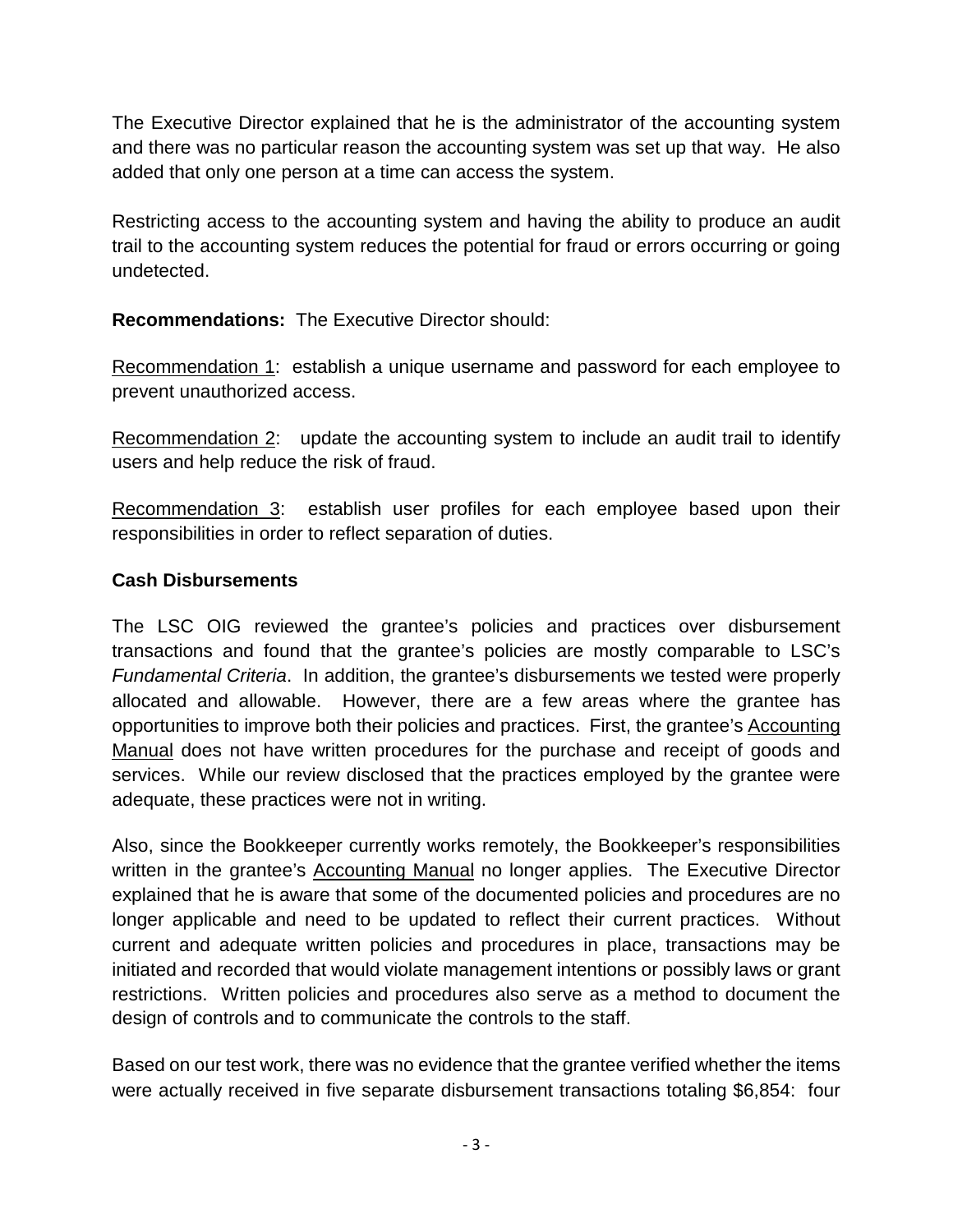transactions with a total amount of \$1,897 for office supplies and one transaction with a total amount \$4,957 for the purchase of laptops and monitors. The LSC Accounting Guide stipulates the receipt of goods and the accuracy of invoices should be verified and documented. In addition, the grantee's Accounting Manual also stipulates that invoices received in the field offices be matched with Purchase Orders (if applicable), receiving documents and be reviewed for accuracy.

The Executive Director explained that the individuals receiving the office supplies and IT equipment would verbally inform him if an item was not received. However, without adequate internal verification, cash may be disbursed for goods and services not received.

Lastly, there were five disbursement transactions on the grantee's Discretionary account made by the Executive Director totaling \$909 for travel and membership dues without the appropriate level of management oversight, such as by a Board Member. Although these transactions were adequately supported and allowable, we found that these transactions were approved by the Executive Director himself.

According to LSC's *Fundamental Criteria*, approval should be required at an appropriate level of management before a commitment of resources is made. The Executive Director explained that these transactions were from the Discretionary account in which case he is the only signatory and their policy allows him to write checks for amounts below \$100 without a second signatory. We note that it is a good financial practice for an organization's senior executive to report on a periodic basis to its Board of Directors on activities such as check disbursements where normal separation of duties do not exist.

**Recommendations:** The Executive Director should:

Recommendation 4:update the Accounting Manual to reflect current practices and include purchasing and receiving policies and procedures.

Recommendation 5:ensure that all disbursements are adequately supported and comply with their own policy to match invoices received with purchase orders and receiving documents and be reviewed for accuracy.

Recommendation 6:revise the disbursement policy to include oversight levels for the Executive Director's transactions and ensure that oversight of transactions is performed by the Board of Directors.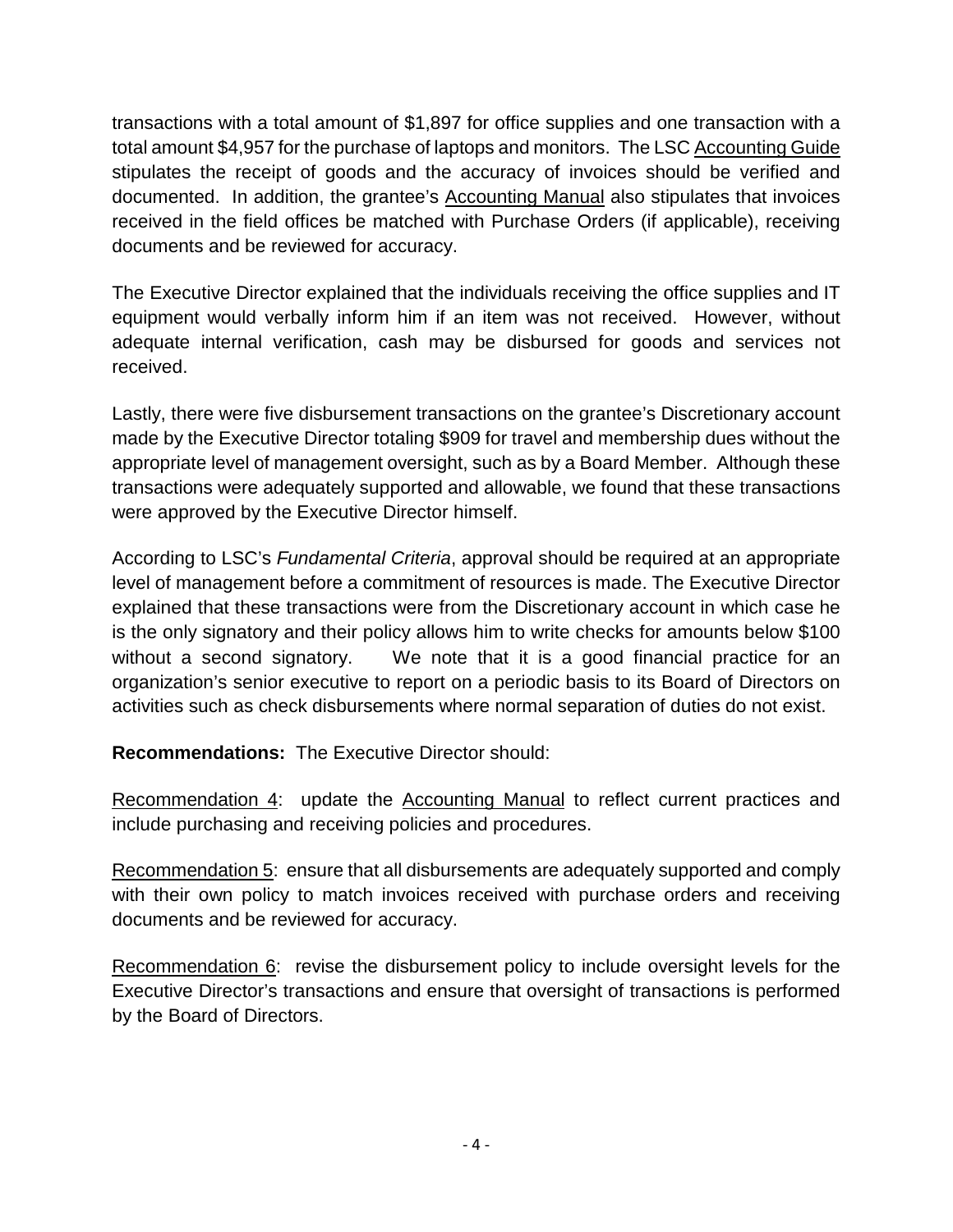#### **Credit Cards**

The grantee holds one credit card with only the Executive Director as an authorized user. The grantee's policy states that the credit card will be used for car rental, hotel reservation, training fee, airfare and other purchases that would require direct payment and will not otherwise accept payment via company check. Although the grantee's policies and procedures over credit card use are mostly comparable to LSC's *Fundamental Criteria* there is no evidence of any credit card reconciliation and review process.

According to the Bookkeeper, credit card reconciliations are reviewed monthly by the contracted CPA and the transactions are reviewed by the Board's finance committee every quarter. The contracted CPA also explained that he is not aware of the requirement to document the Committees' review but will start documenting these reviews going forward. Credit card reconciliations prove that every transaction sums to the correct ending balance. This process is important for the grantee to check for possible fraudulent activity or errors.

The LSC Accounting Guide stipulates that the reconciliation should be reviewed and approved by a responsible individual and should be appropriately documented by signature and date. Independent and documented reconciliation procedures can substantially decrease the likelihood of irregular or improper disbursements and increase the likelihood that errors will be discovered and corrected in a timely manner.

In addition, two unallowable credit card transactions totaling \$123 for flower purchases were charged to LSC for employees' bereavement and a new baby. According to 45 CFR § 1630.3 expenditures by a recipient are allowable under the recipients grant or contract only if the recipient can demonstrate that the cost was reasonable and necessary for the performance of the grant or contract as approved by LSC.

The Executive Director explained that the unallowable LSC charges were an oversight and LSC unallowable transactions are usually allocated to an unrestricted fund. Although there are practices in place, there were no written policies over LSC unallowable transactions. Failure to ensure that only allowable transactions are charged to LSC may result in questioned costs. The grantee volunteered to make the necessary correction and reallocated the unallowable expenses of \$123.31 to an unrestricted fund.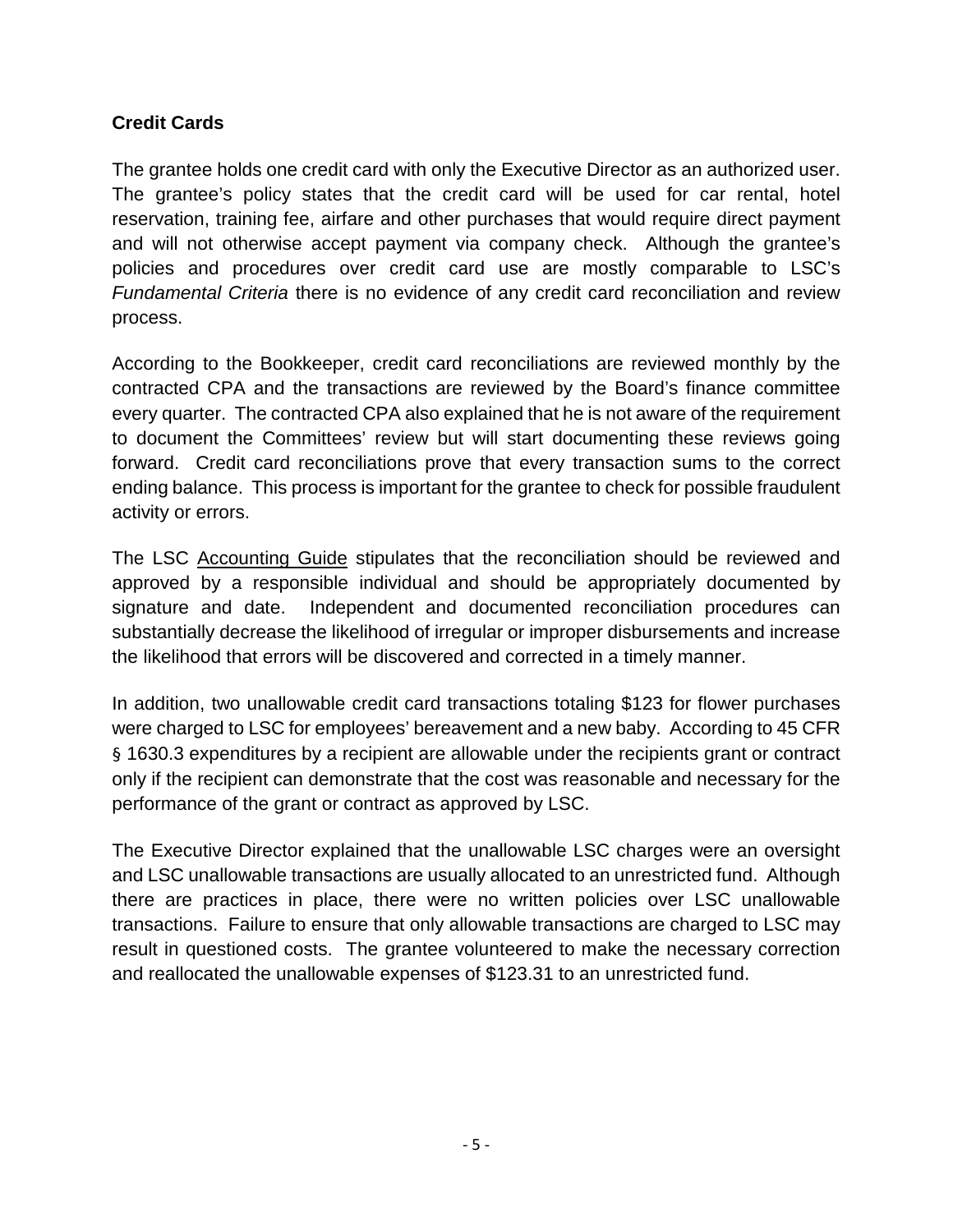**Recommendations:** The Executive Director should:

Recommendation 7: ensure that reviews of credit card reconciliations are documented as required by LSC's *Fundamental Criteria*.

Recommendation 8: enhance written policies to ensure that LSC funds are only used to pay allowable costs.

#### **Fixed Assets**

We reviewed the grantee's policies and internal control practices over non-capitalized electronic items that contain sensitive or privileged information in addition to purchasing, recording, inventory, and disposing of fixed assets. As a result we found that the grantee maintains a list of non-capitalized electronic items such as laptops that are tracked through the network. The grantee performs a physical inventory once a year and has a sound policy and practice over purchasing of electronic items. The most recent inventory was performed in November 2014. However, there was no evidence that the grantee reconciles the physical inventory results to the fixed asset accounting record. The LSC Accounting Guide stipulates that the result of the physical inventory should be reconciled with the property accounting record. Specifically, the property subsidiary record must agree with the general ledger property accounts.

In addition, the grantee's physical inventory record does not contain the key elements required by LSC's *Fundamental Criteria*. The missing elements are: 1) description of the item including the model, serial, or other identification number, 2) cost and salvage value, 3) source of funds used to purchase the assets, and 4) date of disposal or sales price.

According to the grantee's policy, property in excess of \$1,000 should be capitalized, tagged, inventoried and depreciated. However, the grantee's tagging practices are not consistent with their own policy. We found that some items were tagged and some were not. In addition, we also found that the tags were not identified by a number; only by the company name.

The grantee sold 11 computer monitors, amounting to \$118.00 in March 2015. However, there is no record of disposal such as a listing of items disposed of, nor is the disposal information contained in the property record. In addition, the grantee also could not identify which monitors were disposed of because they were not identified by tag numbers. According to the Executive Director, they rarely dispose of property.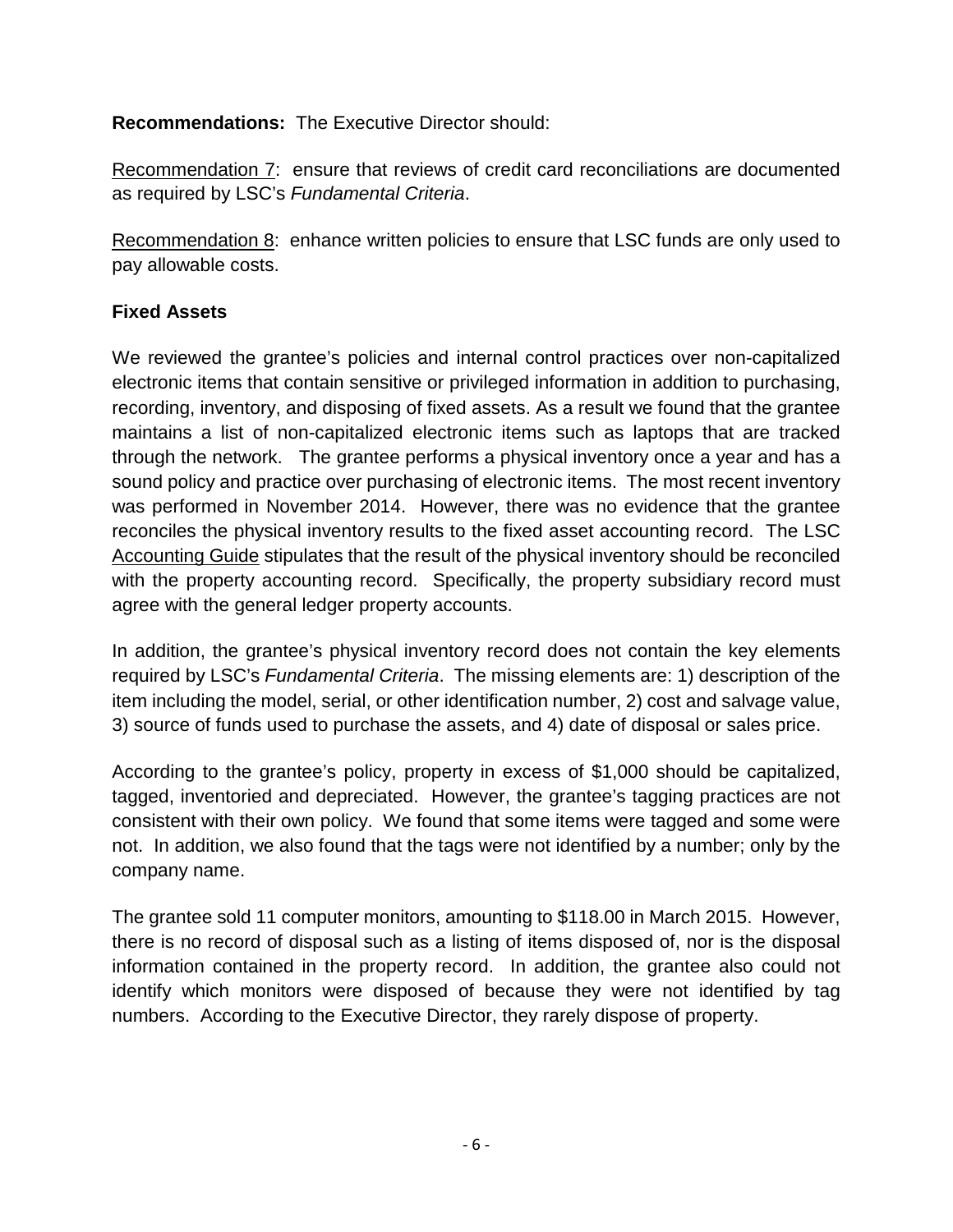Properly accounting for fixed and physical assets enables the grantee to safeguard its assets, fully account for the assets purchased and support reconciliations so that property asset balances are accurate.

**Recommendations:** The Executive Director should:

Recommendation 9: update property records to include the key elements required by LSC's *Fundamental Criteria*.

Recommendation 10:properly account for fixed assets by adding identification numbers to property tags and reconciling physical inventory to property records thereby ensuring that subsidiary ledgers agree with the general ledger property accounts.

#### **Contracting**

The grantee's written policies and procedures for contracting are too general. The LSC Accounting Guide stipulates that because not all contracts are the same, the grantee should have procedures for various types of contracts, and have dollar thresholds and competition requirements included in the grantee's policies. In addition, consulting, personal service and sole-source contracts need additional oversight.

We sampled six consultant and service vendors to determine whether the grantee has adequate internal controls over the contracting process, policies and procedures. The grantee followed policies and procedures in one of six consultant and service vendors, identified as contract No. 4 in the table below. However, we found that in four contracts, identified as contracts Nos. 1, 2, 3 and 6, the grantee did not fully document the process used for each contract action and the supporting documents were not maintained in a central file. Furthermore, the grantee has an IT consultant, identified as contract No. 5, but there was no contract established for the service. Also, two of the contracts, identified as contracts Nos. 1 and 3 had no evidence of competitive bids including one sole-sourced contract with no sole source justification on file.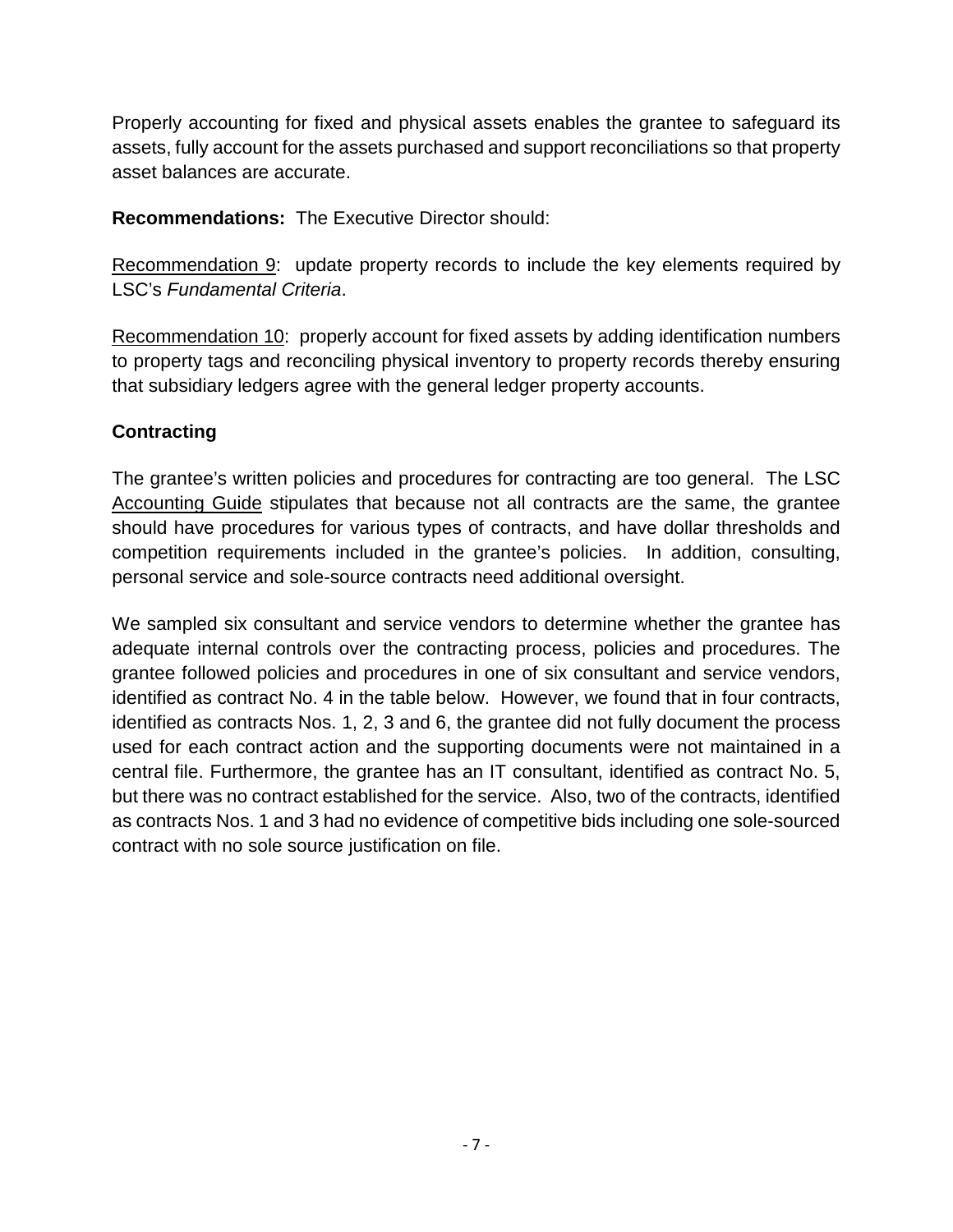| <b>Contract</b><br>No. | <b>Purpose</b>                                    | <b>Total amount LSC paid from</b><br>1/1/2014 to 3/31/2015 | <b>Type of Contract</b> |
|------------------------|---------------------------------------------------|------------------------------------------------------------|-------------------------|
|                        | Construction service                              | \$3,119.60                                                 | <b>Competitive Bid</b>  |
| 2                      | Independent CPA, Accounting<br>service/consultant | \$5,048.34                                                 | Competitive Bid         |
| 3                      | Staffing service                                  | \$129.38                                                   | Sole Source             |
| 4                      | <b>Office Equipment Lease</b>                     | \$3,138.29                                                 | <b>Competitive Bid</b>  |
| 5                      | IT consultant                                     | \$11,448.14                                                | N/A                     |
| 6                      | Independent Auditor                               | \$18,031.92                                                | Competitive Bid         |

The LSC Accounting Guide stipulates that the grantee should fully document the process used for each contract action and the documentation should be maintained in a central file. Any deviation from the approved process should be fully documented, approved, and maintained in the contract file. Where competition is applicable, the LSC Accounting Guide also stipulates that the documents to support competition should also be retained and kept with the contract files.

The Executive Director explained that the majority of the time he would obtain bids or quotes from several vendors but they do not keep the documentation on file. According to the Bookkeeper, the grantee failed to keep the supporting documents in a central file because the documents were filed separately by year.

Contracting is a high-risk area for potential abuse and if not properly conducted, weak contracting practices can result in waste of scarce funds and possibly subject the grantee to questioned costs proceedings.

**Recommendations:** The Executive Director should:

Recommendation 11: revise the written policies and procedures over contracting to ensure that contract services have a contract in place and all types of contracts have dollar thresholds and competition requirements.

Recommendation 12: ensure that the process used for each contract action is fully documented, including deviations, and maintained in a central file.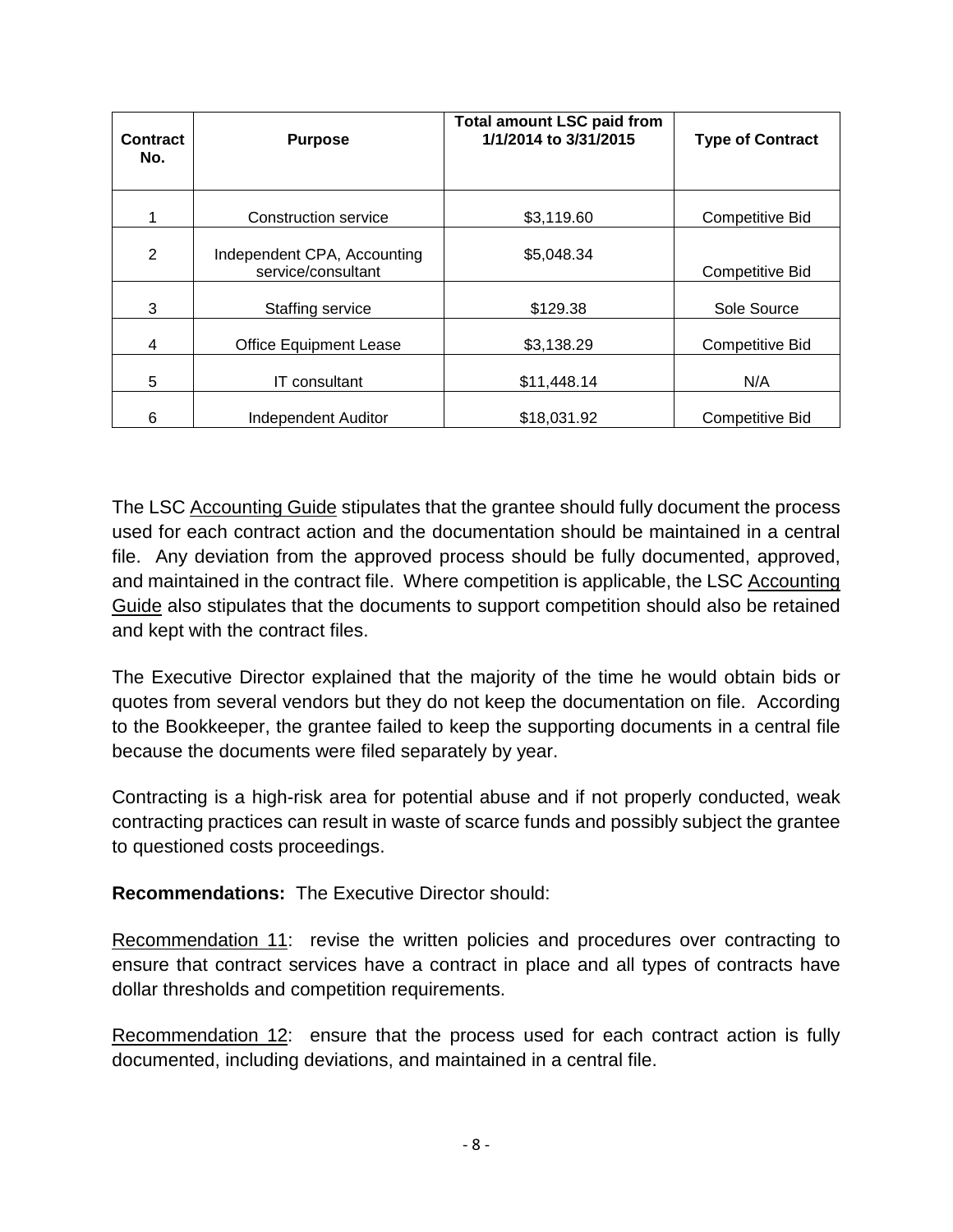#### **Employee Benefits**

The OIG reviewed the grantee's employee benefits with a focus on salary advances and loans to employees to determine whether benefits are equitably offered and if practices meet LSCs *Fundamental Criteria* as stipulated in LSC's Accounting Guide.

According to the grantee, only travel advances are offered. We selected a sample of two travel advances and verified that proper procedures were followed and adhered to LAW's policies. The Executive Director stated there are no salary advances and loans offered to employees. However, in our review of the grantee's Accounting Manual, the salary advance policy stipulates an employee may request a salary advance in emergency situations. The Executive Director explained that the benefit is not actually offered to employees. When the grantee adopted another grantee's accounting manual this benefit was not removed from the manual.

In addition, we reviewed the grantee's procedures over timesheet approvals, specifically those of employees located in satellite offices. The grantee's Personnel Manual states that timesheets are approved by the Executive Director or the Deputy Director. We found that although employee timesheets are approved by the Executive Director, they were not reviewed by the immediate supervisor. Therefore, hours reported on the timesheet are not easily verified for accuracy prior to approval.

The LSC Accounting Guide stipulates that an attendance record shall be approved by the employee's supervisor. The Executive Director explained that the timesheets are not approved by the immediate supervisor because they are a small grantee. Good oversight by an immediate supervisor can deter time and attendance fraud.

**Recommendations:** The Executive Director should:

Recommendation 13: update the Accounting Manual to provide that salary advances are not allowed and ensure that the entire Accounting Manual applies to the grantee's current practices, policies and procedures.

Recommendation 14: update the personnel manual to state that hours reported on timesheets should be verified and approved by the employee's immediate supervisor.

#### **Derivative Income**

The grantee's policies and procedures related to derivative income are mostly comparable to LSC's *Fundamental Criteria*. However, the grantee does not have a policy and procedure over rental income and attorneys' fees. In 2014, the grantee received rental income totaling \$9,600 which was 100 percent allocated to LSC. According to the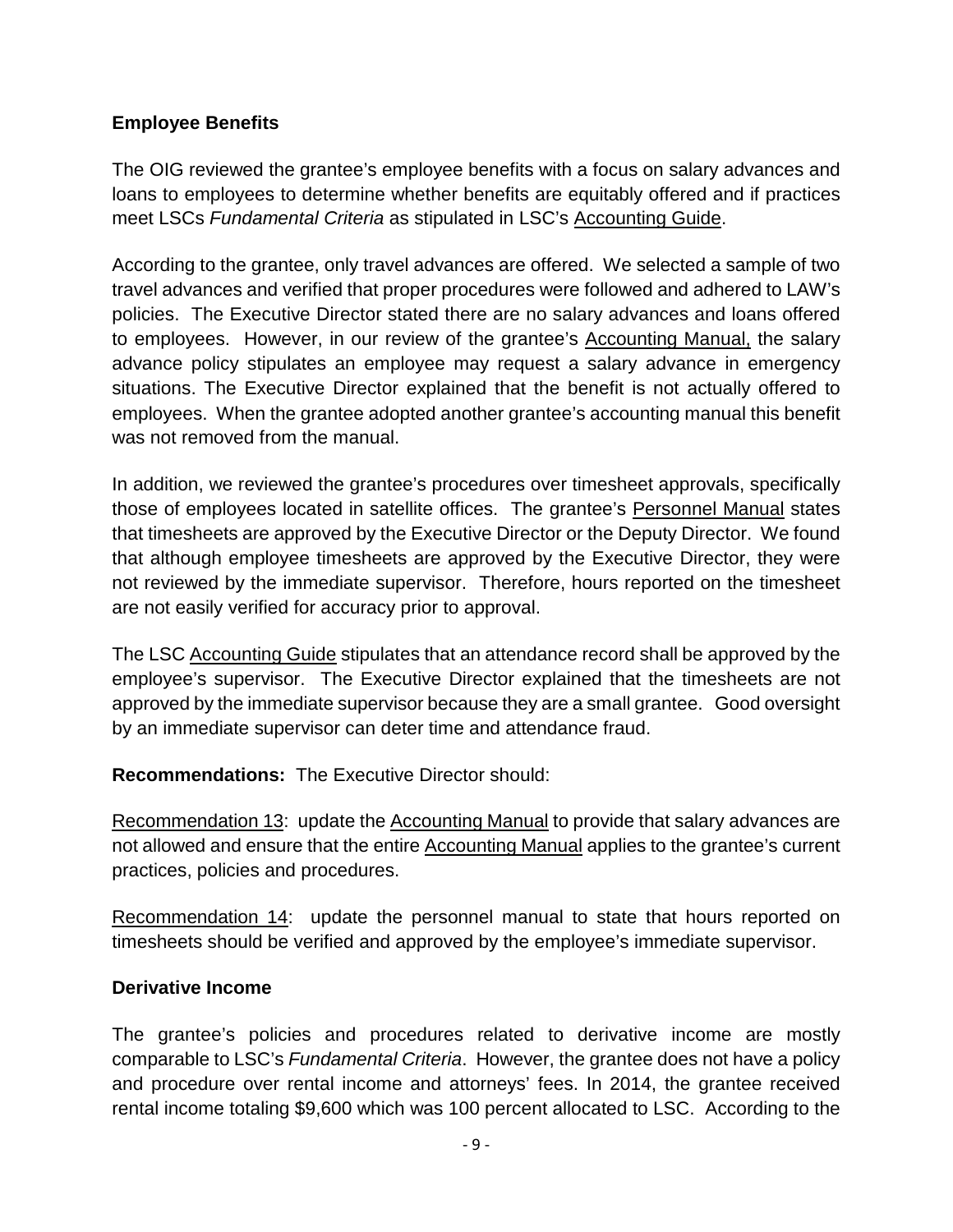Executive Director they adopted policies from another grantee. Some minor changes were made, but missed including rental income and attorneys' fees from the time that the grantees were allowed to receive attorneys' fees.

The LSC Accounting Guide stipulates that each grantee must develop a written accounting manual describing the specific procedures to be followed by the grantee in complying with the *Fundamental Criteria*. 45 CFR §1609.6 requires that each grantee shall adopt written policies and procedures to guide its staff in complying with this part and shall maintain records sufficient to document the recipient's compliance.

Failure to have a written policy or procedure on allocating rental income and attorneys' fees may result in an unfair allocation of the total amount of derivative income credited back to the appropriate funding source. In addition, there could be a lack of transparency and consistency in the application of the methodology especially in cases of staff turnover.

Recommendation 15: The Executive Director should develop a written policy on derivative income that includes specific procedures for rental income and attorneys' fees.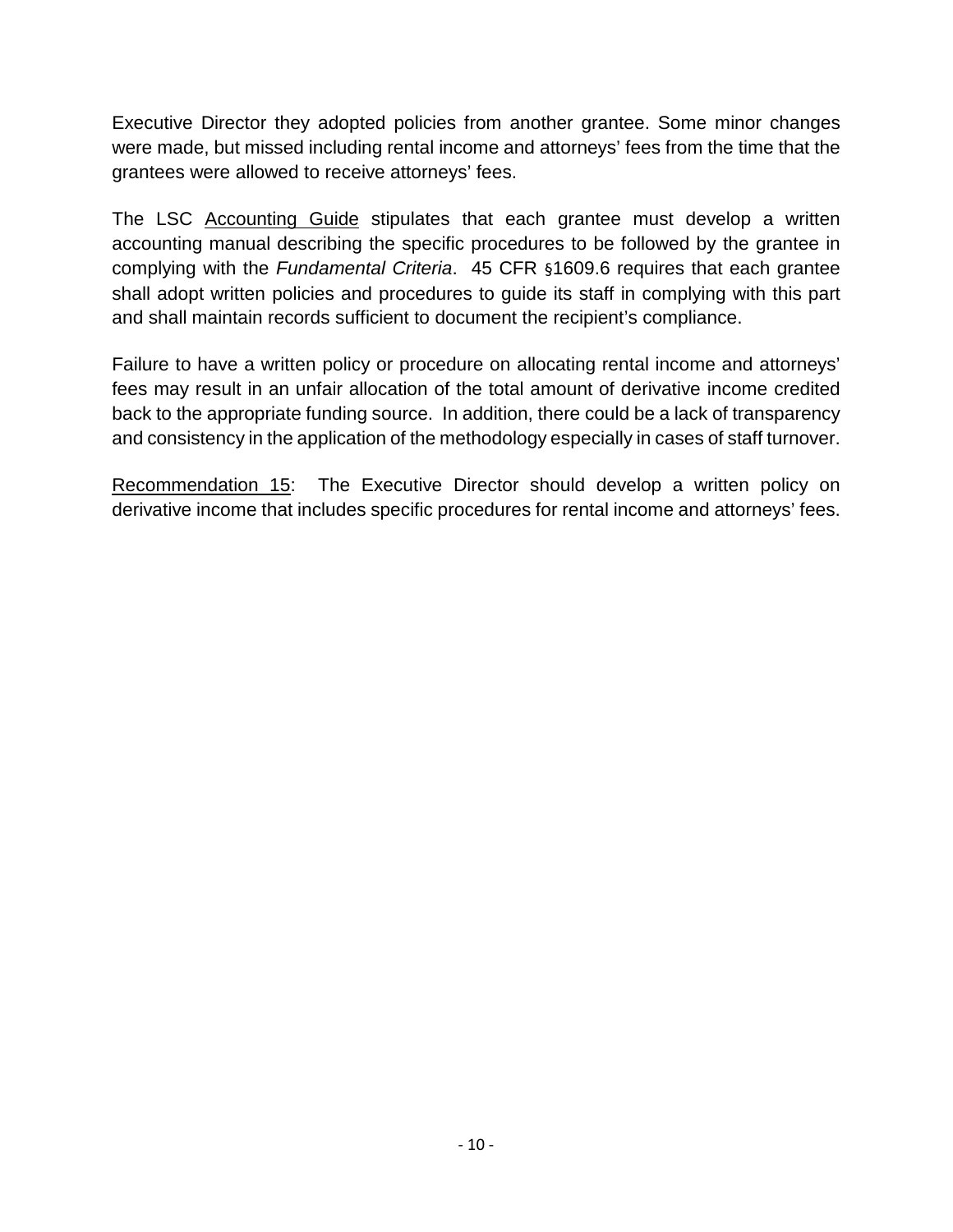#### **SUMMARY OF GRANTEE MANAGEMENT COMMENTS**

Grantee management agreed with all findings and recommendations contained in the report.

The grantee noted that they have received an LSC Leadership Grant. As part of the grant, the grantee stated they will work with a consultant to structure a proper audit trail for transactions in the accounting system. The grantee will also work with the consultant to properly update its Accounting Manual to address all recommendations related to the policies and procedures. The Grantee's comments are included in Appendix II.

#### **OIG EVALUATION OF GRANTEE MANGEMENT COMMENTS**

The OIG considers the proposed actions to address all of the recommendations in the report as responsive except for one. The OIG considers recommendation 14 as partially responsive. Although the grantee indicated that changes to review timesheets have been made in practice, there was no mention that the Accounting Manual will be updated.

Recommendations 1, 3, 5, 6, 7, and 9 are considered closed as Grantee management has taken immediate resolutions.

Recommendations 2, 4, 8, 10, 11, 12, 13, 14, and 15 will remain open until the OIG receives written notification that the proposed actions have been completed and the policies have been revised and implemented.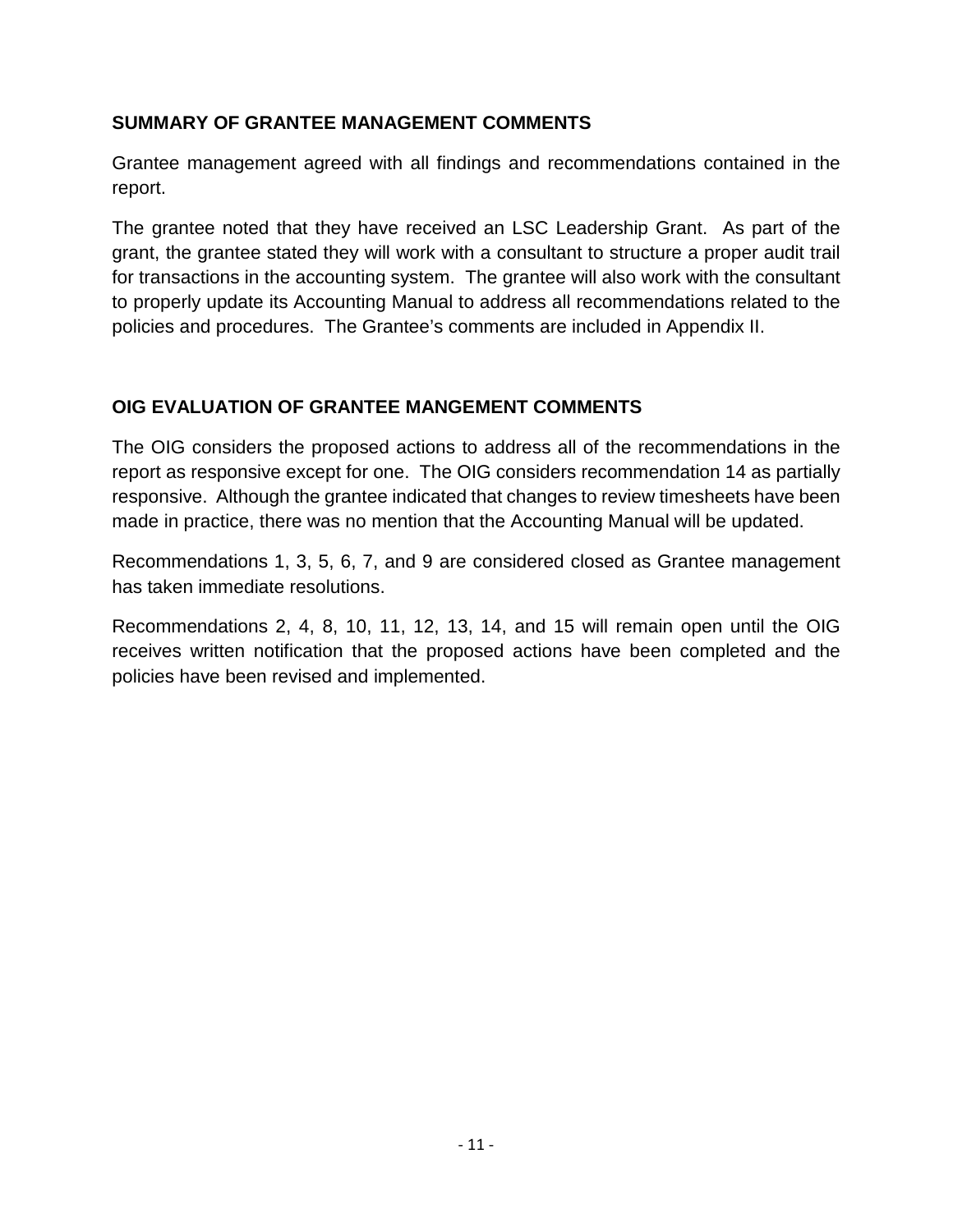#### **SCOPE AND METHODOLOGY**

To accomplish the audit objective, the OIG identified, reviewed, evaluated and tested internal controls related to the following activities:

- Cash Disbursements,
- Credit Cards,
- Contracting,
- Cost Allocation,
- Derivative Income,
- General Ledger and Financial Controls,
- Internal Management Reporting and Budgeting,
- Property and Equipment, and
- Employee Benefits.

To obtain an understanding of the internal controls over the areas reviewed; grantee policies and procedures were reviewed including manuals, guidelines, memoranda and directives, setting forth current grantee practices. Grantee officials were interviewed to obtain an understanding of the internal control framework and management and staff were interviewed as to their knowledge and understanding of the processes in place. To review and evaluate internal controls, the grantee's internal control system and processes were compared to the guidelines in the *Fundamental Criteria of an Accounting and Financial Reporting System (Fundamental Criteria)* contained in the LSC Accounting Guide. This review was limited in scope and was not sufficient for expressing an opinion on the entire system of grantee internal controls over financial operations.

We assessed the reliability of computer generated data the grantee provided by reviewing available supporting documentation for the entries selected for review, conducting interviews and making physical observations to determine data consistency and reasonableness. We determined the data were sufficiently reliable for the purposes of this report.

To test for the appropriateness of expenditures and the existence of adequate supporting documentation, disbursements from a judgmentally selected sample of employee and vendor files were reviewed. The sample consisted of 67 disbursements totaling \$86,419.19. The sample represented approximately 9 percent of the \$990,484.41 disbursed for expenses other than payroll during the period January 1, 2014 to May 31, 2015.

To assess the appropriateness of expenditures, we reviewed invoices, vendor lists and traced the expenditures to the general ledger. The appropriateness of those expenditures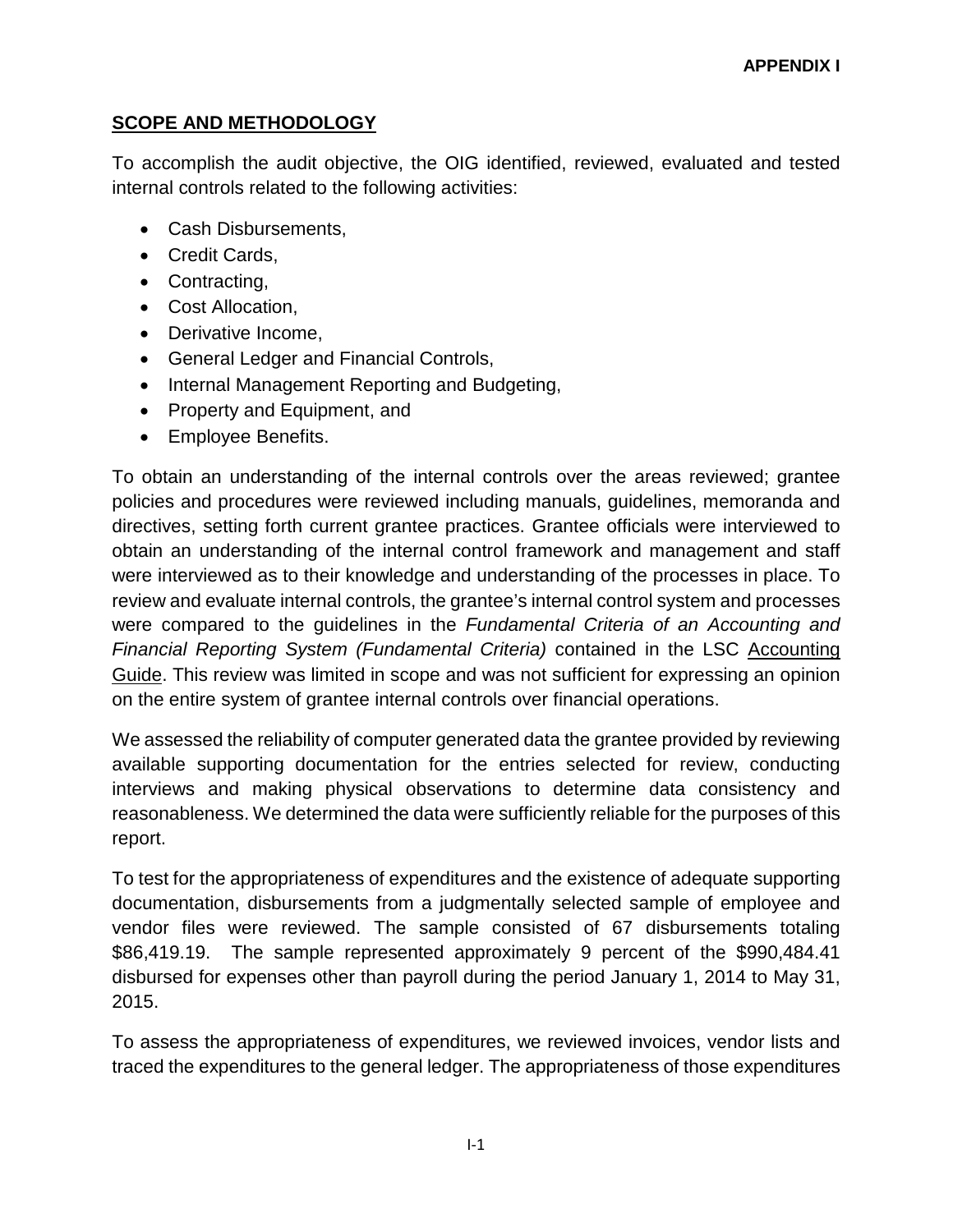was evaluated on the basis of the grant agreements, applicable laws and regulations and LSC policy guidance.

To evaluate and test internal controls over the employee benefits, contracting, property and equipment, internal management reporting and budgeting; we interviewed appropriate program personnel, examined related policies and procedures and selected specific transactions to review for adequacy.

To evaluate the adequacy of the cost allocation process, we discussed the cost allocation process for the scope period with grantee management and requested for review the grantees written cost allocation policies and procedures as required by the LSC Accounting Guide. We tested the cost allocation amounts and reviewed the related reclassification entries using the information provided by the grantee.

Controls over derivative income were reviewed by examining current grantee practices and reviewing the written policies contained in the grantee's Accounting Manual.

The on-site fieldwork was conducted from July 7, 2015 through July 14, 2015. Our work was conducted at the grantee's program administration office in Cheyenne, WY and at LSC headquarters in Washington, DC. We reviewed documents pertaining primarily to the period January 1, 2014 through May 31, 2015.

This audit was conducted in accordance with generally accepted government auditing standards. Those standards require that the audit be planned and performed to obtain sufficient, appropriate evidence to provide a reasonable basis for the findings and conclusions based on the audit objectives. The OIG believes the evidence obtained provides a reasonable basis for the findings and conclusions based on the audit objectives.